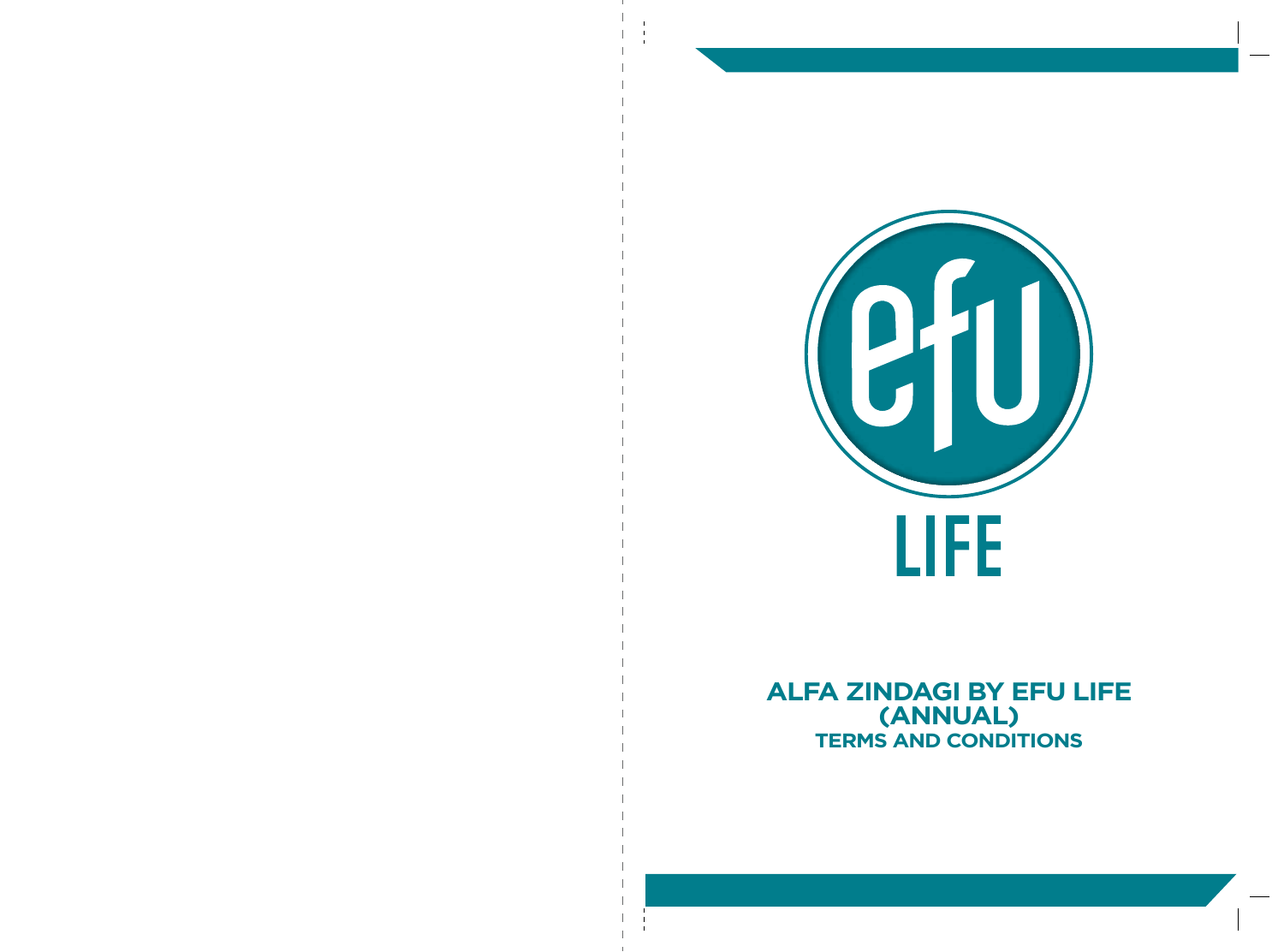# **ALFA ZINDAGI BY EFU LIFE (ANNUAL) TERMS AND CONDITIONS**

# **1. DEFINITIONS**

In these provisions:

**COMPANY** means EFU Life Assurance Ltd.

**BANK** means Bank Alfalah Limited - Acting on behalf of Company as its Corporate Insurance Agent

**ALFA ZINDAGI BY EFU LIFE (ANNUAL)** means a term assurance product which provides a guaranteed level of life insurance protection against death due to natural or accidental causes.

**ACCIDENT** means bodily injury which is caused solely by violent, external and accidental means and resulting directly and independently of all other causes.

**MEMBER** means the Eligible Life Assured who consents to opt Alfa Zindagi by EFU Life.

**ELIGIBLE LIFE ASSURED** means the accountholders of Bank who are eligible for assurance under this policy in accordance with Clause 4 of these Provisions and Conditions.

**BENEFICIARY** means the next of kin designated by the Member who can be the spouse, or any other close blood relative.

**EFFECTIVE DATE & TIME OF THE POLICY** means the Date and Time on which the cover becomes Effective which will be from 00:01 hours on the Commencement Date or the date following the date on which the premium is paid after acceptance of the application for group insurance, whichever is later.

**POLICY YEAR** means the period of one year or a shorter period beginning from the Commencement Date or any Renewal Date.

**PRE-EXISTING CONDITIONS:** for the purposes of this Policy means any injury, illness, condition or symptom:

For which treatment, or medication, or advice, or diagnosis has been sought or received or was foreseeable prior to the Issue Date of the Policy for Insured, or which originated or was known by the Insured to exist prior to the Issue Date of this benefit, whether or not treatment, or medication, or advice or diagnosis was sought or received.

**COMMENCEMENT DATE** shall be the date this policy takes effect.

**RENEWAL DATE** means the date one year after commencement date and each subsequent dates.

**RENEWAL ENROLLMENT** means re-enrollment of a Member into this Policy upon payment of premium on Renewal Date.

# **2. MASTER CONTRACT**

These Provisions and Conditions constitute the Master Contract between the Company and the Member. No one except an Appointed Signatory is authorized to modify this contract, or extend the time for premium payment, to waive any lapse or penalty, to waive any of the Company's rights or requirements or to bind the Company by making any promise or by accepting any representation or information. The Company shall not be bound by any promise or representation heretofore or hereafter given by any person other than the authorized representative and such approval be endorsed hereon.

# **3. AMENDMENT OF THIS POLICY**

This Policy may be amended or changed at any time, without the consent of the Members assured hereunder, on written request made by the Bank and agreement by the Company.

Any amendment or change to this Policy shall be binding on all Members whether assured under this Policy prior to or on or after the date such amendment becomes effective.

## **4. ELIGIBILITY**

The members eligible for assurance are the present and future accountholders of Bank who are within the Eligibility Age range between 18 years and 64 years and who have given their consent for Alfa Zindagi by EFU Life over recorded telephone line or over digital application provided by Bank. Any member shall not be eligible for multiple enrollments at a single point in time.

# **5. EFFECTIVE DATE OF INDIVIDUAL ASSURANCE**

Members will become eligible from the date of his consent for the scheme or the date on which the premium is paid for this insurance, whichever is later.

### **6. PARTICULARS TO BE FURNISHED**

The Bank shall furnish the Company with all the necessary information on "client wise basis".

Such particulars shall, unless otherwise agreed by the Company in writing, be furnished on the Commencement date and daily thereafter in the format to be specified by the Company.

# **7. EVIDENCE OF AGE**

Evidence of Age of the Member, satisfactory to the Company, will be required before any benefit is paid. A copy of Computerized National Identity Card (CNIC) of the Member shall be deemed satisfactory proof of Evidence of Age. In the absence of the CNIC and birth certificate, the matriculation Certificate or any other satisfactory evidence which the Company may specify will be considered as acceptable proof of age.

#### **8. AMOUNT AND CALCULATION OF PREMIUM**

Annual Premium shall be payable in respect of the scheme. The amount of Premium for each member shall be according to the following schedule based on the selected Plan Category.

| <b>Variants</b>    | Premium |
|--------------------|---------|
| Level 1            | 500     |
| Level <sub>2</sub> | 2,200   |
| Level 3            | 3,000   |
| Level 4            | 5,500   |
| Level 5            | 7,000   |

The above premium amount would be applicable to all insured Members and is annually reviewable. Any revision in the rates will be applicable to all existing and new Members

# **9. BENEFITS**

Upon receipt of due proof in writing that the Member has whilst the Policy is in full force and effect, suffered Events set out in the Policy Schedule, the Company subject to the Exclusions, terms and conditions shall pay the following Benefits:

**DEATH BENEFIT** On death of an Insured Member due to accidental or natural causes, whilst policy is in full force, the amount of the benefit shall be paid depending on the category mentioned below

| <b>Variants</b>    | <b>Sum Assured</b> |
|--------------------|--------------------|
| Level 1            | 100,000            |
| Level <sub>2</sub> | 500,000            |
| Level 3            | 1,000,000          |
| Level 4            | 1,500,000          |
| Level 5            | 2,000,000          |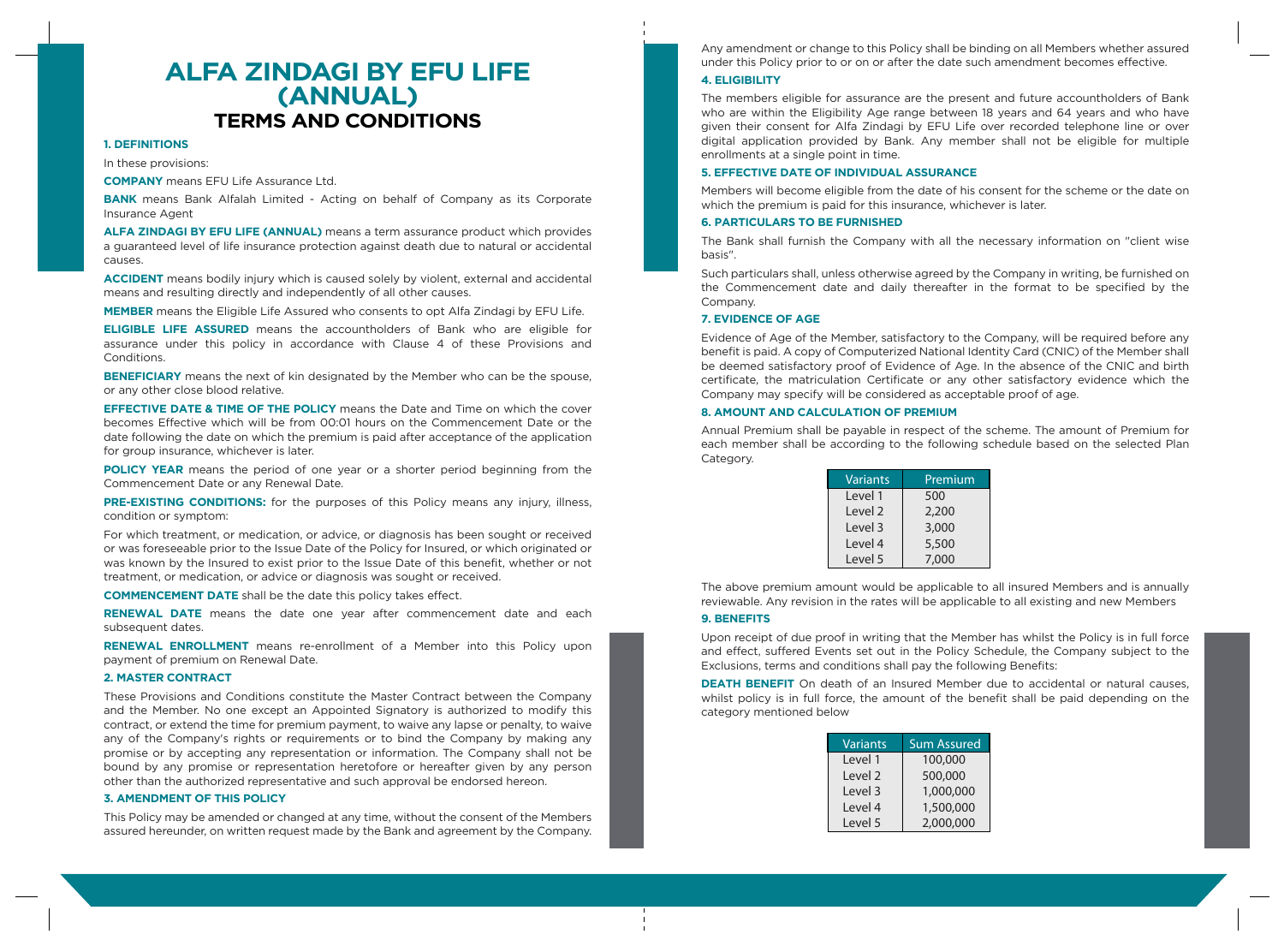#### **10. CESSATION OF MEMBERSHIP**

- A Member shall cease to be a Member on:
- The Member's death.
- Cancellation of this Policy by the Member.
- The Member having attained the age of 65 years;
- Non-payment of premiums by the Member when due;

• Any other date on which the Member ceases to be eligible for assurance for any fraudulent or criminal reason affecting the assurance hereunder. Decision of the court shall be final in such cases

## **11. EXCLUSIONS**

No benefit will be paid if the death of the Member results directly, indirectly, wholly or partly, as a result of or related to:

- Suicide and self-Inflicted injury
- 90 days waiting period on self-enrolment

## **12. CANCELLATIONS**

The Policy shall have a free look period of thirty (30) days from the Commencement Date or Renewal Date during which the Member may cancel the Policy for a full refund of Premium paid by him by notifying the Company or the Bank for cancellation, in writing or by telephone provided that no claim has been filed under this Policy for such Member. No Premium refund shall be allowed in the event if any claim is filed under this Policy irrespective whether the claim is paid or rejected by the Company.

# **13. GRACE PERIOD**

A Grace Period of thirty (30) days is allowed for the payment of any Renewal Premium after the Renewal Date during which period the Policy shall remain in force. In the event of the Death of the Member within the Grace Period, the unpaid Renewal Premium will be deducted from the Death Benefit. If premium is not paid after the expiry of grace period then the coverage of the Member shall be considered ceased as per Clause 10 or in case any Premium is received after the cessation of Membership under Sub Clause "d" of Clause 10 then the coverage of such Member shall be treated as new Enrollment under the Scheme.

#### **14. PAYMENT OF PREMIUMS**

All premiums, including taxes, etc., shall be payable at the office of the Company issuing the policy.

## **15. ASSIGNMENT**

The assurances provided for under this Policy and the benefits payable hereunder are not assignable.

## **16. RECORDS**

The Bank shall keep a record of the Members containing, for each Member, the essential particulars of the Assurance. This Policy gives the Company, by its duly authorized representative, the right at reasonable times to inspect all books and records of the bank relating to the assurance effected hereunder.

# **17. CLAIMS**

Bank is offering this insurance policy as a selling channel and is not responsible for any claim under it. All the claims under the insurance Policy are liability of the Insurance Company for which Written notice of claim must be presented to and received at the office of the Company issuing the policy. The Bank OR Member will provide, at their own expense, all certificates, information and evidence required by the Company in respect of claims.

All claims will require evidence of claim and proof of age of the insured Member. The Beneficiary / Claimant can call at 111-338-111 (help line of Insurance Company) to lodge the claim or approach their respective bank branch to fill out and submit necessary claim forms along with following documents. The submission of claim forms along with documents must not take more than 90 days after the occurrence of Event.

# **Documents required for death claim**

- Copy of death certificate issued by NADRA / Union Council
- Copy of CNIC of claimant and deceased claimant's statement
- Succession Certificate & Original Guardianship Certificate (in case the beneficiary is a minor)
- Attending physicians report
- Any other document which may be deemed necessary by the Company
- The assurance effected hereunder shall carry no paid up value.

### **18. CHANGE OF OWNERSHIP**

If the business of the Bank shall be transferred to or succeeded by any person or corporation then, subject to the consent of the Company, the payment of premiums under this Policy may at the option of such person or corporation be continued in which case such person or corporation shall as from the date of such transfer or succession take the place of and be treated for all purposes of this Policy as being the Bank hereof.

## **19. TERMINATION OF THE POLICY**

It is clarified that any termination shall not affect the obligations of the Bank and Company assumed at the time prior to the effective date of termination. Further, the Company reserves the right to give the Bank three months written notice to add, alter or repeal the terms and conditions of the Agreement hereof.

Notwithstanding anything contrary in this Policy, the termination of this Policy shall have the following effects:

No individual enrollment shall be permissible under this Policy after the time of termination.

# **20. LAW**

This Policy shall be governed by the Laws of Islamic Republic of Pakistan.

## **21. ARBITRATION**

In the event of any dispute between the Company and the Bank as to any matter pertaining to or incidental to this Policy, the same shall be resolved by Arbitration by two Arbitrators one to be nominated by each of the parties hereto under the Arbitration Act, 1940 as amended from time to time. The decision of Arbitrators, or the umpire in the event of a difference of opinion between the two Arbitrators, shall be final and binding on both the parties.

## **22. STATUTORY FUND**

Under the provisions of the Insurance Ordinance 2000, this policy and any additional benefits shall be referable to the Conventional Business Statutory Fund of the Company. The Company may by endorsement to the Policy change the Statutory Fund(s) to which the policy and any additional benefits are referable.

# **End of Terms and Conditions**